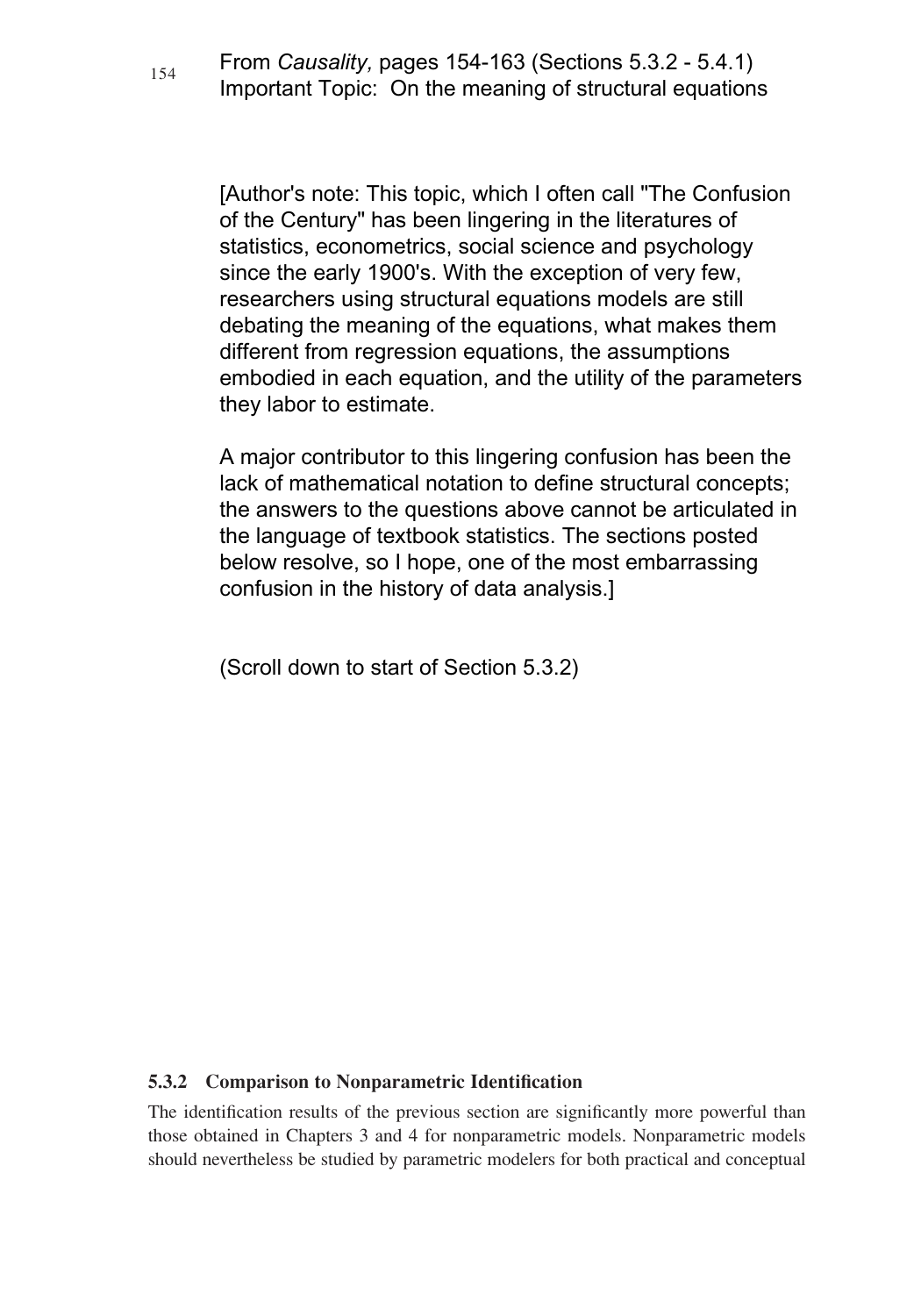

**Figure 5.12** Path diagram corresponding to equations  $(5.4)$ – $(5.6)$ , where  $\{X, Z, Y\}$  are observed and  $\{U, \varepsilon_1, \varepsilon_2, \varepsilon_3\}$  are unobserved.

reasons. On the practical side, investigators often find it hard to defend the assumptions of linearity and normality (or other functional-distributional assumptions), especially when categorical variables are involved. Because nonparametric results are valid for nonlinear functions and for any distribution of errors, having such results allows us to gauge how sensitive standard techniques are to assumptions of linearity and normality. On the conceptual side, nonparametric models illuminate the distinctions between structural and algebraic equations. The search for nonparametric quantities analogous to path coefficients forces explication of what path coefficients really mean, why one should labor at their identification, and why structural models are not merely a convenient way of encoding covariance information.

In this section we cast the problem of nonparametric causal effect identification (Chapter 3) in the context of parameter identification in linear models.

### *Parametric versus Nonparametric Models: An Example*

Consider the set of structural equations

$$
x = f_1(u, \varepsilon_1), \tag{5.4}
$$

$$
z = f_2(x, \varepsilon_2),\tag{5.5}
$$

$$
y = f_3(z, u, \varepsilon_3),\tag{5.6}
$$

where *X*, *Z*, *Y* are observed variables,  $f_1$ ,  $f_2$ ,  $f_3$  are unknown arbitrary functions, and  $U$ ,  $\varepsilon_1$ ,  $\varepsilon_2$ ,  $\varepsilon_3$  are unobservables that we can regard either as latent variables or as disturbances. For the sake of this discussion, we will assume that  $U$ ,  $\varepsilon_1$ ,  $\varepsilon_2$ ,  $\varepsilon_3$  are mutually independent and arbitrarily distributed. Graphically, these influences can be represented by the path diagram of Figure 5.12.

The problem is as follows. We have drawn a long stream of independent samples of the process defined by  $(5.4) - (5.6)$  and have recorded the values of the observed variables *X*, *Z*, and *Y*; we now wish to estimate the unspecified quantities of the model to the greatest extent possible.

To clarify the scope of the problem, we consider its linear version, which is given by

$$
x = u + \varepsilon_1,\tag{5.7}
$$

$$
z = \alpha x + \varepsilon_2, \tag{5.8}
$$

$$
y = \beta z + \gamma u + \varepsilon_3, \tag{5.9}
$$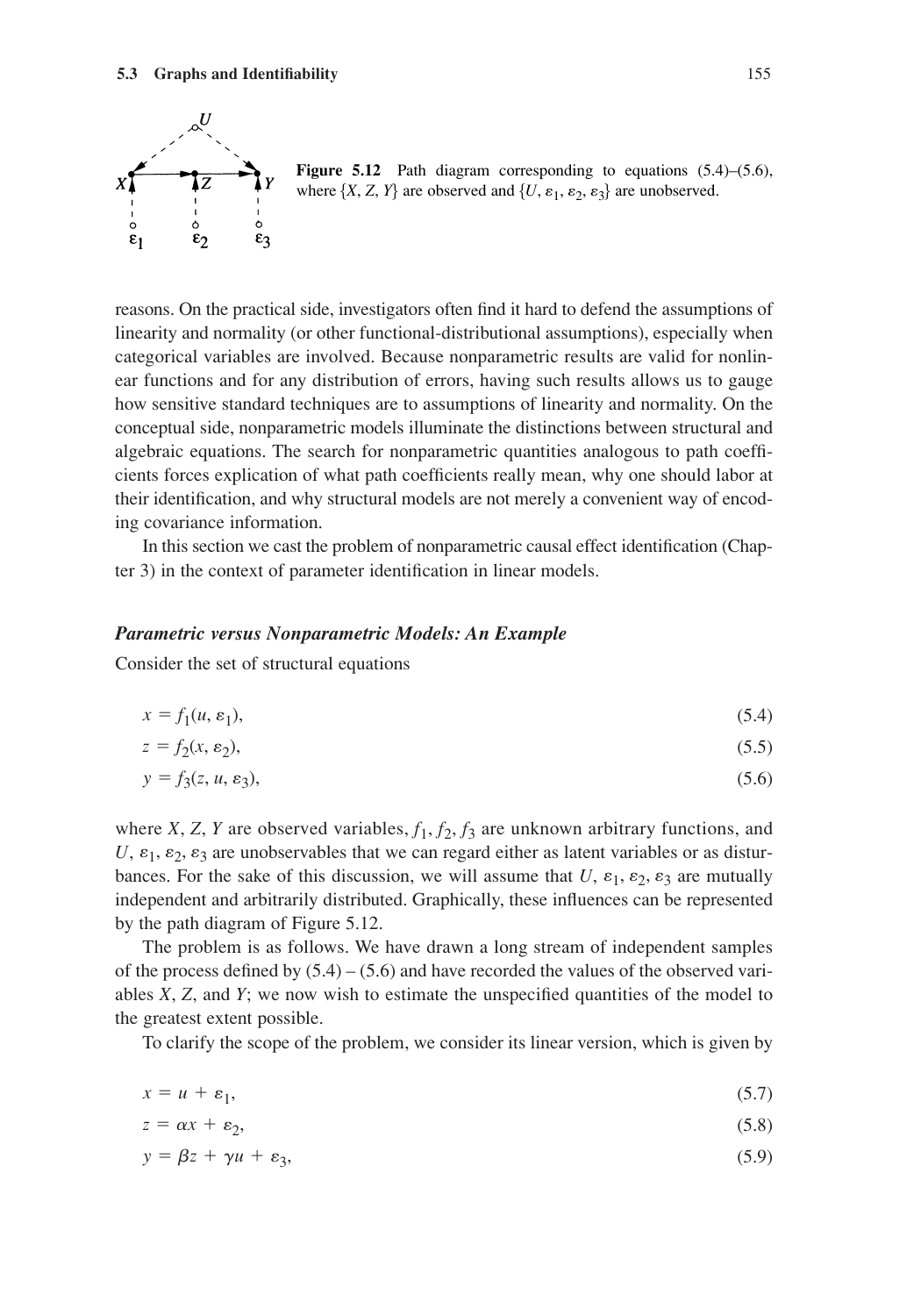



where U,  $\varepsilon_1$ ,  $\varepsilon_2$ ,  $\varepsilon_3$  are uncorrelated, zero-mean disturbances.<sup>14</sup> It is not hard to show that parameters  $\alpha$ ,  $\beta$ , and  $\gamma$  can be determined uniquely from the correlations among the observed quantities *X*, *Z*, and *Y*. This identification was demonstrated already in the example of Figure 5.7, where the back-door criterion yielded

$$
\beta = r_{YZ} \cdot x, \quad \alpha = r_{ZX}, \tag{5.10}
$$

and hence

$$
\gamma = r_{YX} - \alpha \beta. \tag{5.11}
$$

Thus, returning to the nonparametric version of the model, it is tempting to generalize that, for the model to be identifiable, the functions  $\{f_1, f_2, f_3\}$  must be determined uniquely from the data. However, the prospect of this happening is unlikely, because the mapping between functions and distributions is known to be many-to-one. In other words, given any nonparametric model *M*, if there exists one set of functions  $\{f_1, f_2, f_3\}$ compatible with a given distribution  $P(x, y, z)$ , then there are infinitely many such functions (see Figure 1.6). Thus, it seems that nothing useful can be inferred from loosely specified models such as the one given by  $(5.4)$ – $(5.6)$ .

Identification is not an end in itself, however, even in linear models. Rather, it serves to answer practical questions of prediction and control. At issue is not whether the data permit us to identify the form of the equations but, instead, whether the data permit us to provide unambiguous answers to questions of the kind traditionally answered by parametric models.

When the model given by  $(5.4)$ – $(5.6)$  is used strictly for prediction (i.e., to determine the probabilities of some variables given a set of observations on other variables), the question of identification loses much (if not all) of its importance; all predictions can be estimated directly from either the covariance matrices or the sample estimates of those covariances. If dimensionality reduction is needed (e.g., to improve estimation accuracy) then the covariance matrix can be encoded in a variety of simultaneous equation models, all of the same dimensionality. For example, the correlations among *X*, *Y*, and *Z* in the linear model *M* of  $(5.7)$ – $(5.9)$  might well be represented by the model *M'* (Figure 5.13):

$$
x = \varepsilon_1,\tag{5.12}
$$

$$
z = \alpha' x + \varepsilon_2, \tag{5.13}
$$

$$
y = \beta' z + \delta x + \varepsilon_3. \tag{5.14}
$$

<sup>14</sup> An equivalent version of this model is obtained by eliminating *U* from the equations and allowing  $\epsilon_1$  and  $\epsilon_3$  to be correlated, as in Figure 5.7.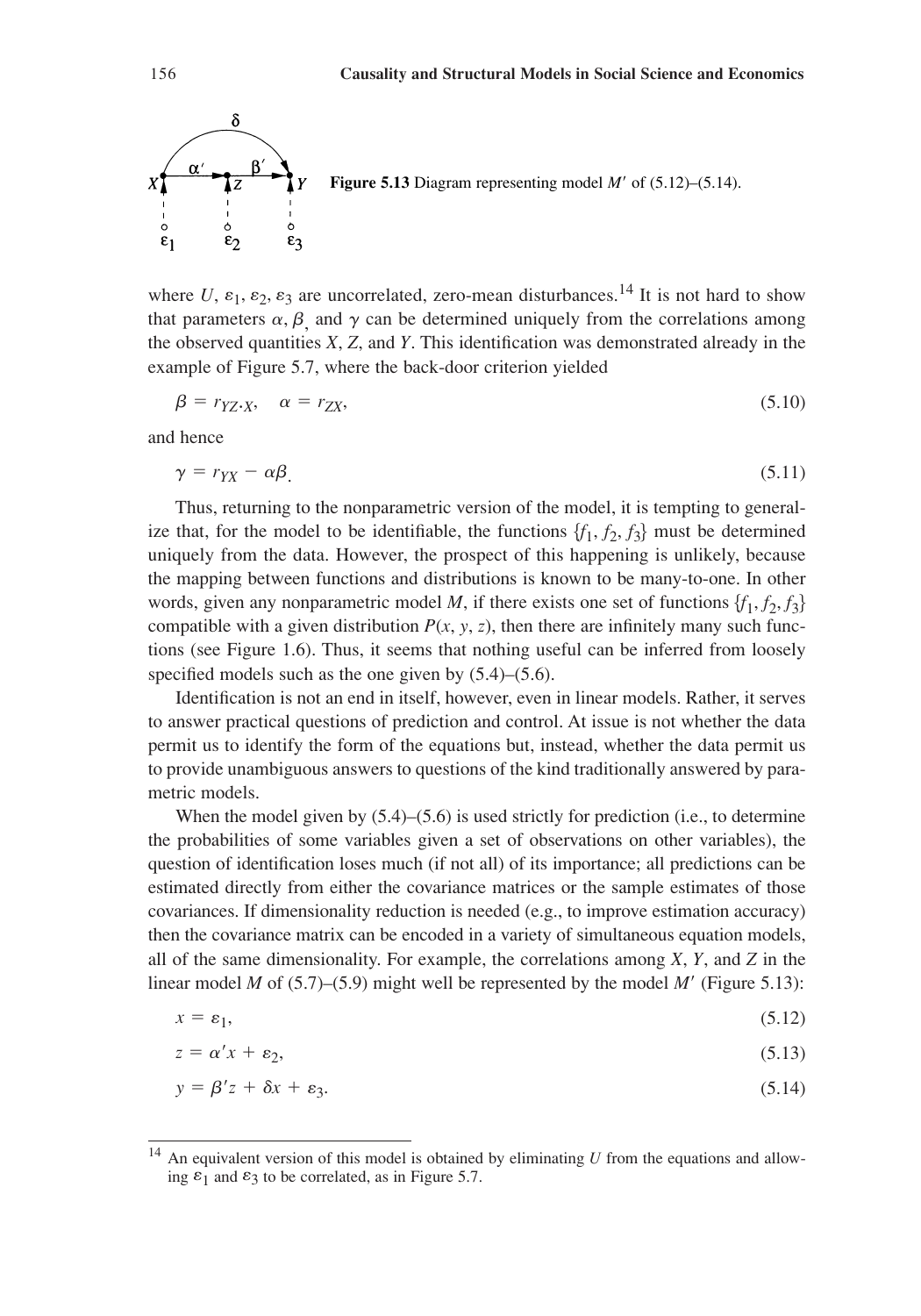This model is as compact as (5.7)–(5.9) and is covariance equivalent to *M* with respect to the observed variables *X*, *Y*, *Z*. Upon setting  $\alpha' = \alpha$ ,  $\beta' = \beta$ , and  $\delta = \gamma$ , model *M'* will yield the same probabilistic predictions as those of the model of  $(5.7)$ – $(5.9)$ . Still, when viewed as data-generating mechanisms, the two models are not equivalent. Each tells a different story about the processes generating *X*, *Y*, and *Z*, so naturally their predictions differ concerning the changes that would result from subjecting these processes to external interventions.

## **5.3.3 Causal Effects: The Interventional Interpretation of Structural Equation Models**

The differences between models  $M$  and  $M'$  illustrate precisely where the structural reading of simultaneous equation models comes into play, and why even causally shy researchers consider structural parameters more "meaningful" than covariances and other statistical parameters. Model  $M'$ , defined by  $(5.12)$ – $(5.14)$ , regards *X* as a direct participant in the process that determines the value of *Y*, whereas model *M*, defined by (5.7)–(5.9), views *X* as an indirect factor whose effect on *Y* is mediated by Z. This difference is not manifested in the data itself but rather in the way the data would change in response to outside interventions. For example, suppose we wish to predict the expectation of *Y* after we intervene and fix the value of *X* to some constant  $x$ ; this is denoted  $E(Y | do(X = x))$ . After  $X = x$  is substituted into (5.13) and (5.14), model M' yields

$$
E[Y \mid do(X = x)] = E\left[\beta'\alpha'x + \beta'\varepsilon_2 + \delta x + \varepsilon_3\right]
$$
\n(5.15)

$$
= (\beta'\alpha' + \delta)x; \tag{5.16}
$$

model *M* yields

$$
E[Y \mid do(X = x)] = E[\beta \alpha x + \beta \varepsilon_2 + \gamma u + \varepsilon_3]
$$
\n(5.17)

$$
= \beta \alpha x. \tag{5.18}
$$

Upon setting  $\alpha' = \alpha$ ,  $\beta' = \beta$ , and  $\delta = \gamma$  (as required for covariance equivalence; see (5.10) and (5.11)), we see clearly that the two models assign different magnitudes to the (total) causal effect of  $X$  on  $Y$ : model  $M$  predicts that a unit change in  $x$  will change *E*(*Y*) by the amount  $\beta \alpha$ , whereas model *M'* puts this amount at  $\beta \alpha + \delta$ .

At this point, it is tempting to ask whether we should substitute  $x - \varepsilon_1$  for *u* in (5.9) prior to taking expectations in  $(5.17)$ . If we permit the substitution of  $(5.8)$  into  $(5.9)$ , as we did in deriving  $(5.17)$ , why not permit the substitution of  $(5.7)$  into  $(5.9)$  as well? After all (the argument runs), there is no harm in upholding a mathematical equality,  $u =$  $x - \varepsilon_1$ , that the modeler deems valid. This argument is fallacious, however.<sup>15</sup> Structural equations are not meant to be treated as immutable mathematical equalities. Rather, they are meant to define a state of equilibrium – one that is *violated* when the equilibrium is perturbed by outside interventions. In fact, the power of structural equation models is

Such arguments have led to Newcomb's paradox in the so-called evidential decision theory (see Section 4.1.1).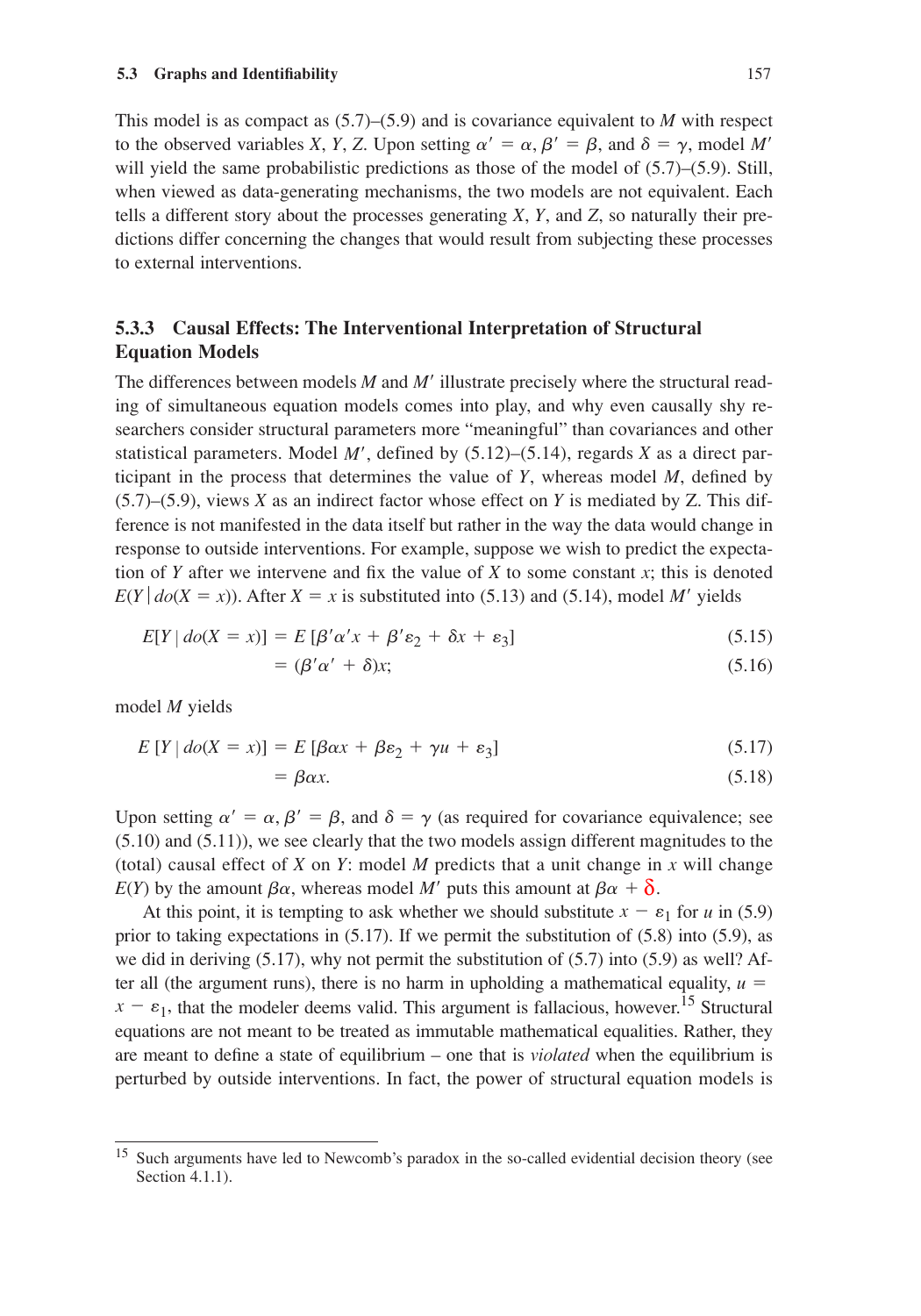that they encode not only the initial equilibrium state but also the information necessary for determining which equations must be violated in order to account for a new state of equilibrium. For example, if the intervention consists merely of holding *X* constant at *x*, then the equation  $x = u + \varepsilon_1$ , which represents the preintervention process determining *X*, should be overruled and replaced with the equation  $X = x$ . The solution to the new set of equations then represents the new equilibrium. Thus, the essential characteristic of structural equations that sets them apart from ordinary mathematical equations is that the former stand not for one but for many sets of equations, each corresponding to a subset of equations taken from the original model. Every such subset represents some hypothetical physical reality that would prevail under a given intervention.

If we take the stand that the value of structural equations lies not in summarizing distribution functions but in encoding causal information for predicting the effects of policies (Haavelmo 1943; Marschak 1950; Simon 1953), it is natural to view such predictions as the proper generalization of structural coefficients. For example, the proper generalization of the coefficient  $\beta$  in the linear model *M* would be the answer to the control query, "What would be the change in the expected value of *Y* if we were to intervene and change the value of *Z* from *z* to  $z + 1$ ?", which is different, of course, from the observational query, "What would be the difference in the expected value of *Y* if we were to *find Z* at level  $z + 1$  instead of level  $z$ ?" Observational queries, as we discussed in Chapter 1, can be answered directly from the joint distribution  $P(x, y, z)$ , while control queries require causal information as well. Structural equations encode this causal information in their syntax by treating the variable on the left-hand side of the equality sign as the effect and treating those on the right as causes. In Chapter 3 we distinguished between the two types of queries through the symbol  $do(·)$ . For example, we wrote

$$
E(Y \mid do(x)) \triangleq E[Y \mid do(X = x)] \tag{5.19}
$$

for the controlled expectation and

$$
E(Y \mid x) \triangleq E(Y \mid X = x) \tag{5.20}
$$

for the standard conditional or observational expectation. That  $E(Y \mid do(x))$  does not equal  $E(Y | x)$  can easily be seen in the model of (5.7)–(5.9), where  $E(Y | do(x)) =$  $\alpha\beta x$  but  $E(Y | x) = r_{YX}x = (\alpha\beta + y)x$ . Indeed, the passive observation  $X = x$  should not violate any of the equations, and this is the justification for substituting both (5.7) and (5.8) into (5.9) before taking the expectation.

In linear models, the answers to questions of direct control are encoded in the path (or structural) coefficients, which can be used to derive the total effect of any variable on another. For example, the value of  $E(Y \mid do(x))$  in the model defined by (5.7)–(5.9) is  $\alpha\beta x$ , that is, *x* times the product of the path coefficients along the path  $X \rightarrow Z \rightarrow Y$ . Computation of  $E(Y \mid do(x))$  would be more complicated in the nonparametric case, even if we knew the functions  $f_1$ ,  $f_2$ , and  $f_3$ . Nevertheless, this computation is well defined; it requires the solution (for the expectation of *Y*) of a modified set of equations in which  $f_1$  is "wiped out" and *X* is replaced by the constant *x*:

$$
z = f_2(x, \varepsilon_2),\tag{5.21}
$$

$$
y = f_3(z, u, \varepsilon_3). \tag{5.22}
$$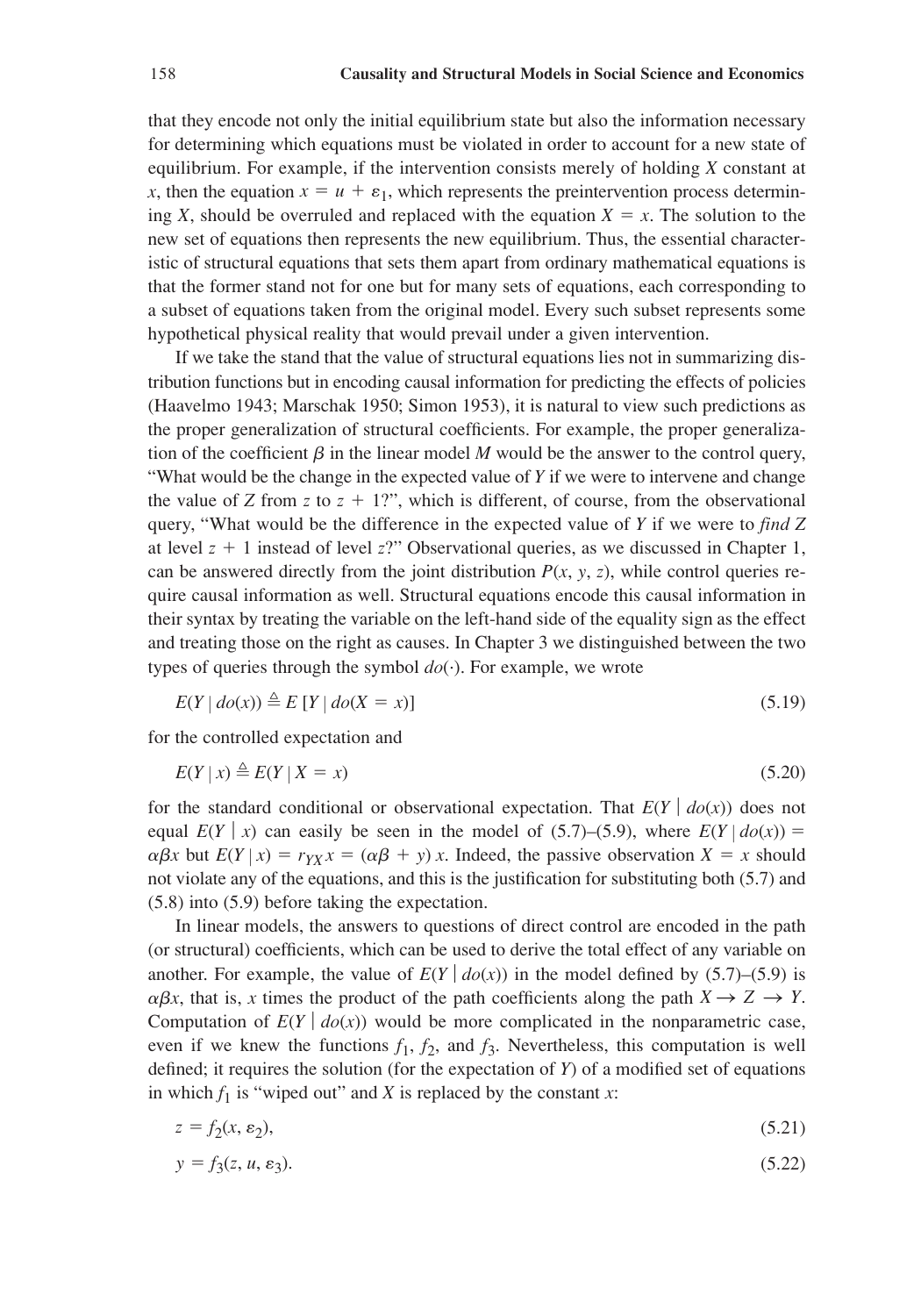Thus, computation of  $E(Y | do(x))$  requires evaluation of

$$
E(Y | do(x)) = E \{ f_3 [ f_2(x, \varepsilon_2), u, \varepsilon_3] \},
$$

where the expectation is taken over  $U$ ,  $\varepsilon_2$ , and  $\varepsilon_3$ . Remarkably, graphical methods perform this computation without knowledge of  $f_2$ ,  $f_3$ , and  $P(\epsilon_2, \epsilon_3, u)$  (Section 3.3.2).

This is indeed the essence of identifiability in nonparametric models. The ability to answer interventional queries *uniquely*, from the data and the graph, is precisely how Definition 3.2.3 interprets the identification of the causal effect  $P(y \mid do(x))$ . As we have seen in Chapters 3 and 4, that ability can be discerned graphically, almost by inspection, from the diagrams that accompany the equations.

#### **5.4 SOME CONCEPTUAL UNDERPINNINGS**

#### **5.4.1 What Do Structural Parameters Really Mean?**

Every student of SEM has stumbled on the following paradox at some point in his or her career. If we interpret the coefficient  $\beta$  in the equation

$$
y = \beta x + \varepsilon
$$

as the change in  $E(Y)$  per unit change of *X*, then, after rewriting the equation as

$$
x=(y-\varepsilon)/\beta,
$$

we ought to interpret  $1/\beta$  as the change in  $E(X)$  per unit change of *Y*. But this conflicts both with intuition and with the prediction of the model: the change in  $E(X)$  per unit change of *Y* ought to be *zero* if *Y* does not appear as an independent variable in the original, structural equation for *X*.

Teachers of SEM generally evade this dilemma via one of two escape routes. One route involves denying that  $\beta$  has any causal reading and settling for a purely statistical interpretation, in which  $\beta$  measures the reduction in the variance of *Y* explained by *X* (see, e.g., Muthen 1987). The other route permits causal reading of only those coefficients that meet the "isolation" restriction (Bollen 1989; James et al. 1982): the explanatory variable must be uncorrelated with the error in the equation. Because  $\varepsilon$  cannot be uncorrelated with both *X* and *Y* (or so the argument goes),  $\beta$  and  $1/\beta$  cannot both have causal meaning, and the paradox dissolves.

The first route is self-consistent, but it compromises the founders' intent that SEM function as an aid to policy making and clashes with the intuition of most SEM users. The second is vulnerable to attack logically. It is well known that every pair of bivariate normal variables, *X* and *Y*, can be expressed in two equivalent ways,

$$
y = \beta x + \varepsilon_1
$$
 and  $x = \alpha y + \varepsilon_2$ ,

where  $cov(X, \varepsilon_1) = cov(Y, \varepsilon_2) = 0$  and  $\alpha = r_{XY} = \beta \sigma_X^2 / \sigma_Y^2$ . Thus, if the condition  $cov(X, \varepsilon_1) = 0$  endows  $\beta$  with causal meaning, then  $cov(Y, \varepsilon_2) = 0$  ought to endow  $\alpha$ with causal meaning as well. But this too conflicts with both intuition and the intentions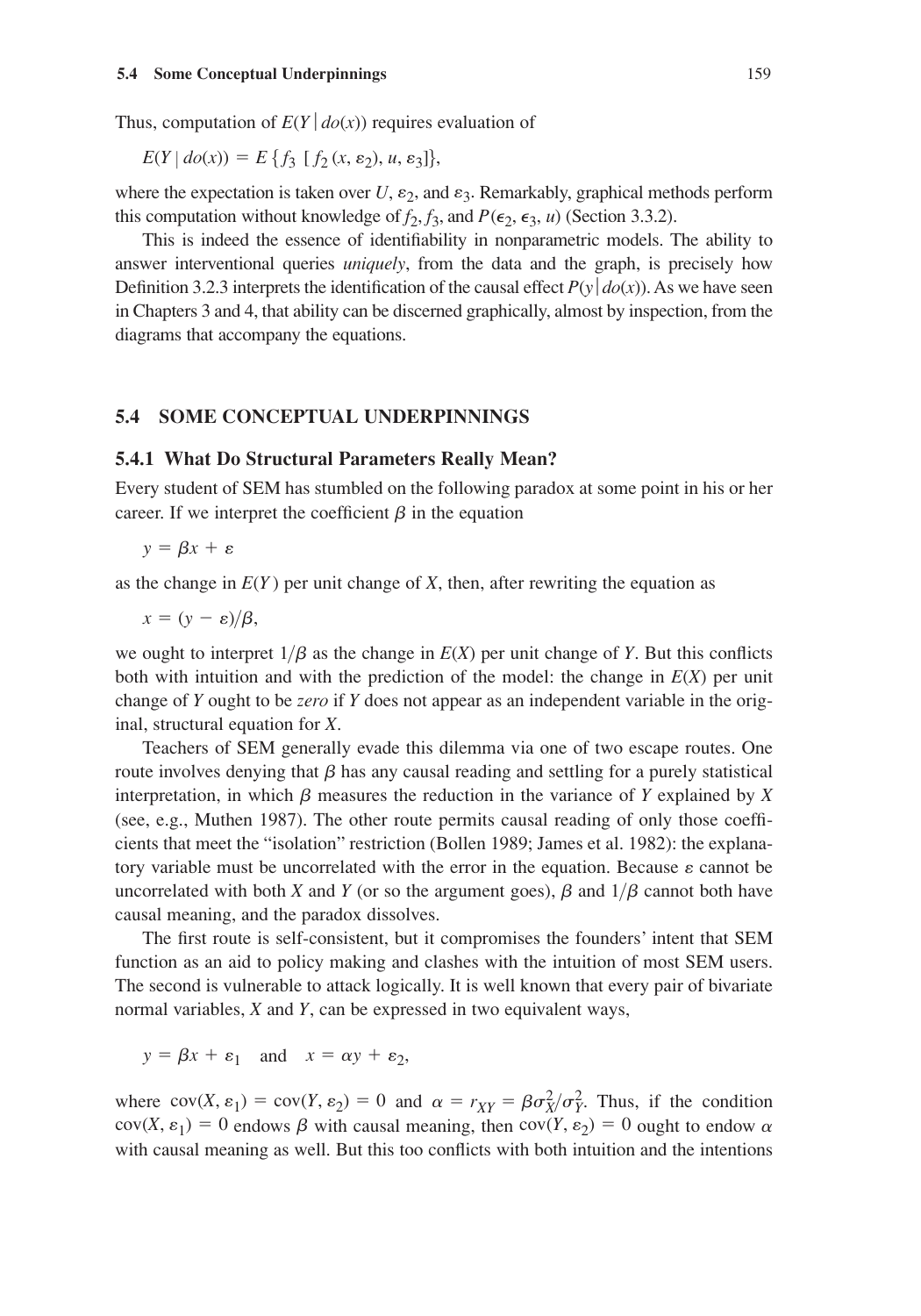behind SEM; the change in  $E(X)$  per unit change of *Y* ought to be zero, not  $r_{XY}$ , if there is no causal path from *Y* to *X*.

What then *is* the meaning of a structural coefficient? Or a structural equation? Or an error term? The interventional interpretation of causal effects, when coupled with the  $do(x)$  notation, provides simple answers to these questions. The answers explicate the operational meaning of structural equations and thus should end, I hope, an era of controversy and confusion regarding these entities.

### *Structural Equations: Operational Definition*

### **Definition 5.4.1 (Structural Equations)**

*An equation*  $y = \beta x + \varepsilon$  *is said to be structural if it is to be interpreted as follows: In an ideal experiment where we control X to x and any other set Z of variables (not containing X or Y*) to *z*, the value y of *Y* is given by  $\beta x + \varepsilon$ , where  $\varepsilon$  is not a function of the *settings x and z.*

This definition is operational because all quantities are observable, albeit under conditions of controlled manipulation. That manipulations cannot be performed in most observational studies does not negate the operationality of the definition, much as our inability to observe bacteria with the naked eye does not negate their observability under a microscope. The challenge of SEM is to extract the maximum information concerning what we wish to observe from the little we actually can observe.

Note that the operational reading just given makes no claim about how *X* (or any other variable) will behave when we control *Y*. This asymmetry makes the equality signs in structural equations different from algebraic equality signs; the former act symmetrically in relating observations on *X* and *Y* (e.g., observing *Y* = 0 implies  $\beta x = -\varepsilon$ ), but they act asymmetrically when it comes to interventions (e.g., setting *Y* to zero tells us nothing about the relation between x and  $\varepsilon$ ). The arrows in path diagrams make this dual role explicit, and this may account for the insight and inferential power gained through the use of diagrams.

The strongest empirical claim of the equation  $y = \beta x + \varepsilon$  is made by excluding other variables from the r.h.s. of the equation, thus proclaiming *X* the *only* immediate cause of *Y*. This translates into a testable claim of *invariance*: the statistics of *Y* under condition  $do(x)$  should remain invariant to the manipulation of any other variable in the model (see Section 1.3.2).<sup>16</sup> This claim can be written symbolically as

$$
P(y | do(x), do(z)) = P(y | do(x))
$$
\n(5.23)

for all *Z* disjoint of  $\{X \cup Y\}$ .<sup>17</sup> In contrast, regression equations make no empirical claims whatsoever.

<sup>&</sup>lt;sup>16</sup> The basic notion that structural equations remain invariant to certain changes in the system goes back to Marschak (1950) and Simon (1953), and it has received mathematical formulation at various levels of abstraction in Hurwicz (1962), Mesarovic (1969), Sims (1977), Cartwright (1989), Hoover (1990), and Woodward (1995). The simplicity, precision, and clarity of (5.23) is unsur-

passed, however. <sup>17</sup> This claim is, in fact, only part of the message conveyed by the equation; the other part consists of a dynamic or counterfactual claim: If we were to control  $X$  to  $x'$  instead of  $x$ , then  $Y$  would attain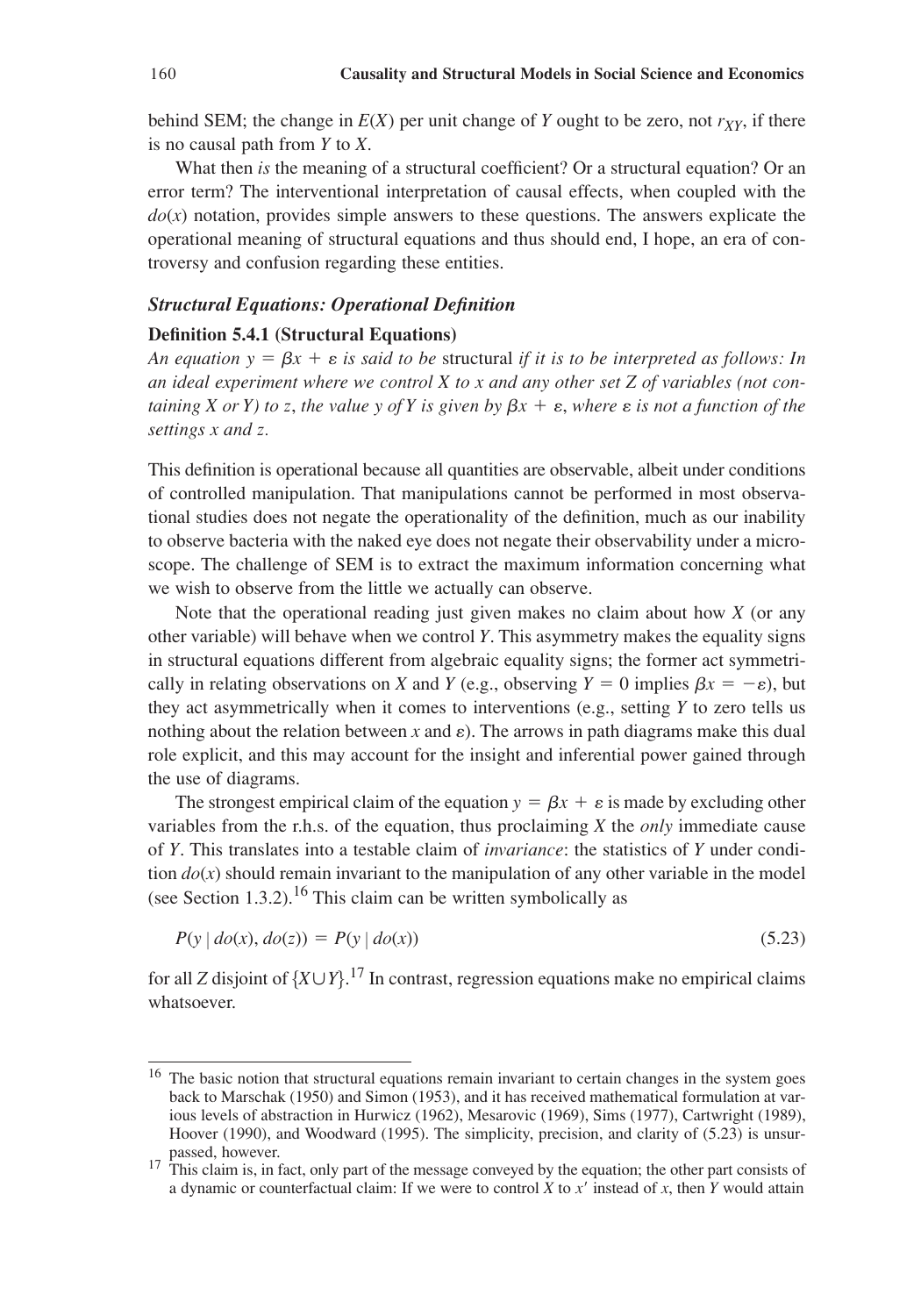Note that this invariance holds relative to manipulations, not observations, of *Z*. The statistics of *Y* under condition  $do(x)$  given the measurement  $Z = z$ , written  $P(y \mid \mathbf{x})$  $do(x)$ , *z*), would certainly depend on *z* if the measurement were taken on a consequence (i.e., descendant) of *Y*. Note also that the ordinary conditional probability  $P(y|x)$  does not enjoy such a strong property of invariance, since  $P(y|x)$  is generally sensitive to manipulations of variables other than  $X$  in the model (unless  $X$  and  $\varepsilon$  are independent). Equation (5.23), in contrast, remains valid regardless of the statistical relationship between  $\varepsilon$  and  $X$ .

Generalized to a set of several structural equations, (5.23) explicates the assumptions underlying a given causal diagram. If *G* is the graph associated with a set of structural equations, then the assumptions are embodied in *G* as follows: (1) every missing arrow – say, between *X* and *Y* – represents the assumption that *X* has no causal effect on *Y* once we intervene and hold the parents of *Y* fixed; and (2) every missing bidirected link between *X* and *Y* represents the assumption that the omitted factors that (directly) influence *X* are uncorrected with those that (directly) influence *Y*. We shall define the operational meaning of the latter assumption in (5.25)–(5.27).

### *The Structural Parameters: Operational Definition*

The interpretation of a structural equation as a statement about the behavior of *Y* under a hypothetical intervention yields a simple definition for the structural parameters. The meaning of  $\beta$  in the equation  $y = \beta x + \varepsilon$  is simply

$$
\beta = \frac{\partial}{\partial x} E[Y \mid do(x)],\tag{5.24}
$$

that is, the rate of change (relative to  $x$ ) of the expectation of  $Y$  in an experiment where X is held at  $x$  by external control. This interpretation holds regardless of whether  $\varepsilon$  and X are correlated in nonexperimental studies (e.g., via another equation  $x = \alpha y + \delta$ ).

We hardly need to add at this point that  $\beta$  has nothing to do with the regression coefficient  $r_{YY}$  or, equivalently, with the conditional expectation  $E(Y|x)$ , as suggested in many textbooks. The conditions under which  $\beta$  coincides with the regression coefficient are spelled out in Theorem 5.3.1.

It is important nevertheless to compare the definition of (5.24) with theories that acknowledge the invariant character of  $\beta$  but have difficulties explicating which changes  $\beta$  is invariant to. Cartwright (1989, p. 194), for example, characterizes  $\beta$  as an invariant of nature that she calls "capacity." She states correctly that  $\beta$  remains constant under change but explains that, as the statistics of *X* changes, "it is the ratio  $[\beta = E(YX)/E(X^2)]$ which remains fixed no matter how the variances shift." This characterization is imprecise on two accounts. First,  $\beta$  may in general not be equal to the stated ratio nor to any other combination of statistical parameters. Second – and this is the main point of Definition 5.4.1 – structural parameters are invariant to local interventions (i.e., changes in

the value  $\beta x' + \varepsilon$ . In other words, plotting the value of *Y* under various hypothetical controls of *X*, and under the same external conditions  $(\varepsilon)$ , should result in a straight line with slope  $\beta$ . Such deterministic dynamic claims concerning system behavior under successive control conditions can be tested only under the assumption that  $\varepsilon$ , representing external conditions or properties of experimental units, remains unaltered as we switch from  $x$  to  $x'$ . Such counterfactual claims constitute the empirical content of every scientific law (see Section 7.2.2).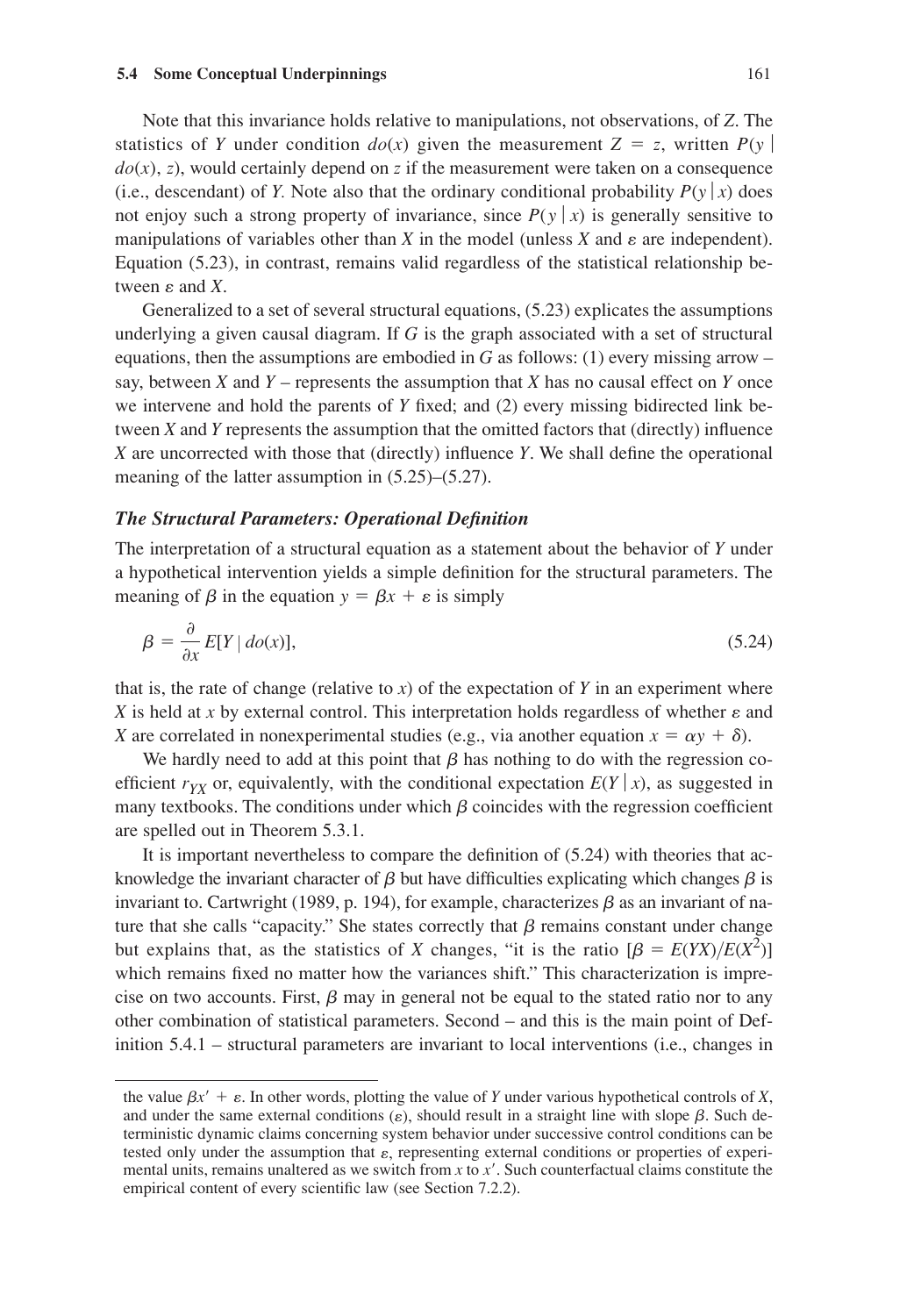specific equations in the system) and not to general changes in the statistics of the variables. If we start with  $cov(X, \varepsilon) = 0$  and the variance of *X* changes because we (or Nature) locally modify the *process* that generates *X*, then Cartwright is correct; the ratio  $\beta = E(YX)/E(X^2)$  will remain constant. However, if the variance of *X* changes for any other reason – say, because we observed some evidence  $Z = z$  that depends on both *X* and *Y* or because the process generating *X* becomes dependent on a wider set of variables – then that ratio will not remain constant.

### *The Mystical Error Term: Operational Definition*

The interpretations given in Definition 5.4.1 and (5.24) provide an operational definition for that mystical error term

$$
\varepsilon = y - E[Y | do(x)],\tag{5.25}
$$

which, despite being unobserved in nonmanipulative studies, is far from being metaphysical or definitional as suggested by some researchers (e.g. Richard 1980; Holland 1988, p. 460; Hendry 1995, p. 62). Unlike errors in regression equations,  $\varepsilon$  measures the deviation of *Y* from its controlled expectation  $E[Y \mid do(x)]$  and not from its conditional expectation  $E[Y|x]$ . The statistics of  $\varepsilon$  can therefore be measured from observations on *Y* once *X* is controlled. Alternatively, because  $\beta$  remains the same regardless of whether X is manipulated or observed, the statistics of  $\varepsilon = y - \beta x$  can be measured in observational studies if we know  $\beta$ .

Likewise, correlations among errors can be estimated empirically. For any two nonadjacent variables *X* and *Y*, (5.25) yields

$$
E[\varepsilon_Y \varepsilon_X] = E[YX \mid \text{do}(p a_Y, p a_X)] - E[Y \mid \text{do}(p a_Y)] E[X \mid \text{do}(p a_X)]. \tag{5.26}
$$

Once we have determined the structural coefficients, the controlled expectations  $E[Y]$  $d\rho(pay)$ ],  $E[X \mid d\rho(pay)]$ , and  $E[YX \mid d\rho(pay, pay)]$  become known linear functions of the observed variables  $pa<sub>Y</sub>$  and  $pa<sub>X</sub>$ ; hence, the expectations on the r.h.s. of (5.26) can be estimated in observational studies. Alternatively, if the coefficients are not determined, then the expression can be assessed directly in interventional studies by holding  $p a_X$  and  $p a_Y$  fixed (assuming *X* and *Y* are not in parent–child relationship) and estimating the covariance of *X* and *Y* from data obtained under such conditions.

Finally, we are often interested not in assessing the numerical value of  $E[\epsilon_Y \epsilon_X]$  but rather in determining whether  $\varepsilon_Y$  and  $\varepsilon_X$  can be assumed to be uncorrected. For this determination, it suffices to test whether the equality

$$
E[Y \mid x, do(s_{XY})] = E[Y \mid do(x), do(s_{XY})]
$$
\n(5.27)

holds true, where  $s_{XY}$  stands for (any setting of) all variables in the model excluding *X* and *Y*. This test can be applied to any two variables in the model *except* when *Y* is a parent of *X*, in which case the symmetrical equation (with *X* and *Y* interchanged) is applicable.

#### *The Mystical Error Term: Conceptual Interpretation*

The authors of SEM textbooks usually interpret error terms as representing the influence of omitted factors. Many SEM researchers are reluctant to accept this interpretation,